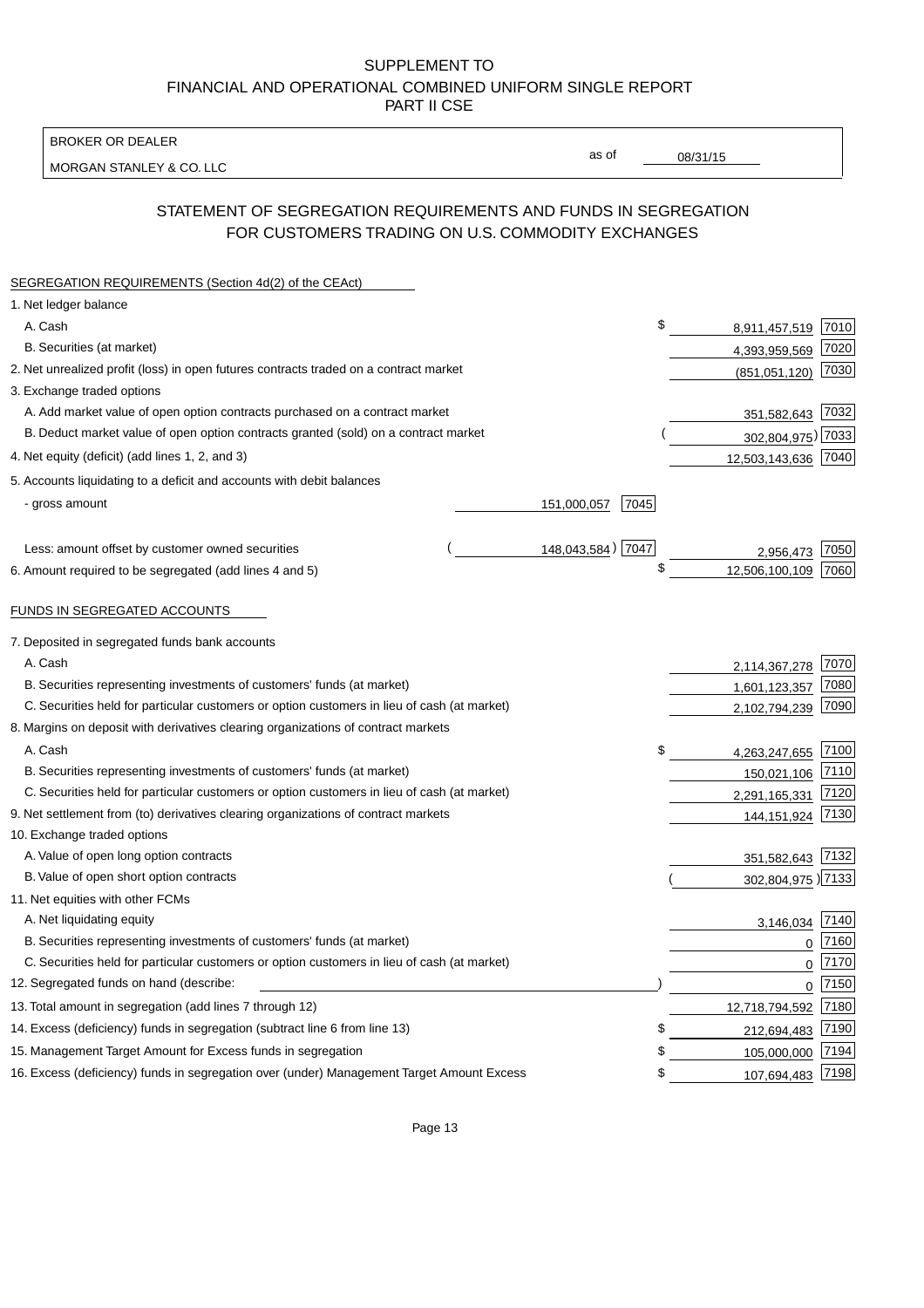| <b>BROKER OR DEALER</b>                                                              | as of                                                                                                    |                  |
|--------------------------------------------------------------------------------------|----------------------------------------------------------------------------------------------------------|------------------|
| MORGAN STANLEY & CO. LLC                                                             | 08/31/15                                                                                                 |                  |
|                                                                                      | STATEMENT OF SEGREGATION REQUIREMENTS AND FUNDS IN SEGREGATION<br>FOR CUSTOMERS' DEALER OPTIONS ACCOUNTS |                  |
| 1. Amount required to be segregated in accordance<br>with Commission regulation 32.6 | \$                                                                                                       | 0<br>7200        |
| 2. Funds in segregated accounts                                                      |                                                                                                          |                  |
| A. Cash                                                                              | \$<br>7210<br><sup>0</sup>                                                                               |                  |
| B. Securities (at market)<br>C. Total                                                | 0 7220                                                                                                   | 7230<br>$\Omega$ |
| 3. Excess (deficiency) funds in segregation                                          |                                                                                                          |                  |
| (subtract line 2.C from line 1)                                                      |                                                                                                          | 0 7240           |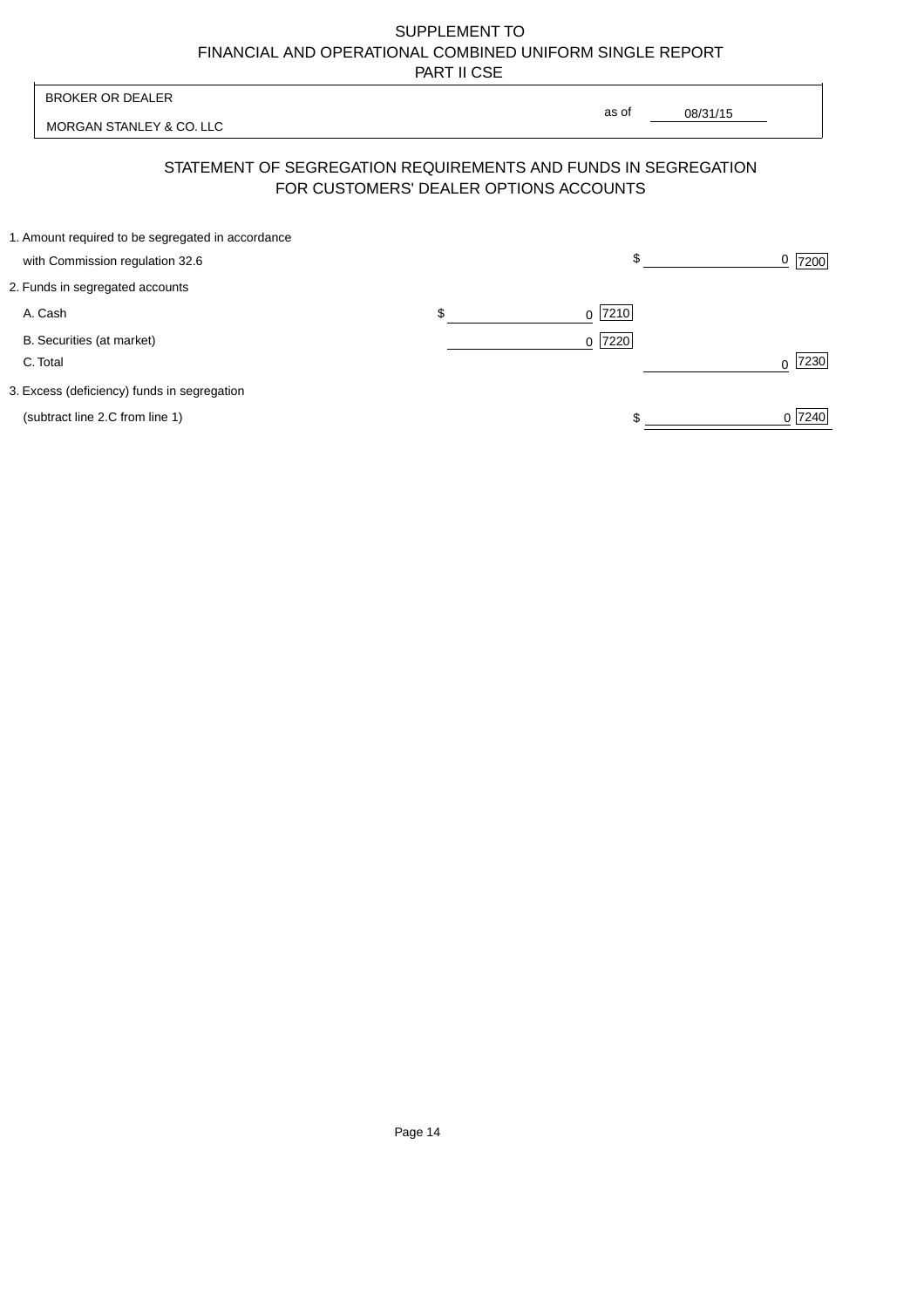PART II CSE

| <b>BROKER OR DEALER</b>  |       |          |
|--------------------------|-------|----------|
| MORGAN STANLEY & CO. LLC | as of | 08/31/15 |
|                          |       |          |

## STATEMENT OF SECURED AMOUNTS AND FUNDS HELD IN SEPARATE ACCOUNTS PURSUANT TO COMMISSION REGULATION 30.7

#### FOREIGN FUTURES AND FOREIGN OPTIONS SECURED AMOUNTS

| Amount required to be set aside pursuant to law, rule or regulation of a foreign government<br>or a rule of a self-regulatory organization authorized thereunder |  |                     | \$<br>0             | 7305 |
|------------------------------------------------------------------------------------------------------------------------------------------------------------------|--|---------------------|---------------------|------|
| 1. Net ledger balance - Foreign Futures and Foreign Option Trading - All Customers                                                                               |  |                     |                     |      |
| A. Cash                                                                                                                                                          |  |                     | \$<br>3,027,014,405 | 7315 |
| B. Securities (at market)                                                                                                                                        |  |                     | 1,652,866,441       | 7317 |
| 2. Net unrealized profit (loss) in open futures contracts traded on a foreign board of trade                                                                     |  |                     | (749,251,388)       | 7325 |
| 3. Exchange traded options                                                                                                                                       |  |                     |                     |      |
| A. Market value of open option contracts purchased on a foreign board of trade                                                                                   |  |                     | 48,691,452          | 7335 |
| B. Market value of open contracts granted (sold) on a foreign board of trade                                                                                     |  |                     | (25, 627, 803)      | 7337 |
| 4. Net equity (deficit) (add lines 1.2. and 3.)                                                                                                                  |  |                     | \$<br>3,953,693,107 | 7345 |
| 5. Accounts liquidating to a deficit and accounts with                                                                                                           |  |                     |                     |      |
| debit balances - gross amount                                                                                                                                    |  | 7351<br>153,961,329 |                     |      |
| Less: amount offset by customer owned securities                                                                                                                 |  | 152,298,959) 7352   | 1,662,370           | 7354 |
| 6. Amount required to be set aside as the secured amount - Net Liquidating Equity Method (add lines 4 and 5)                                                     |  |                     | \$<br>3,955,355,477 | 7355 |
| 7. Greater of amount required to be set aside pursuant to foreign jurisdiction (above) or line 6.                                                                |  |                     | \$<br>3,955,355,477 | 7360 |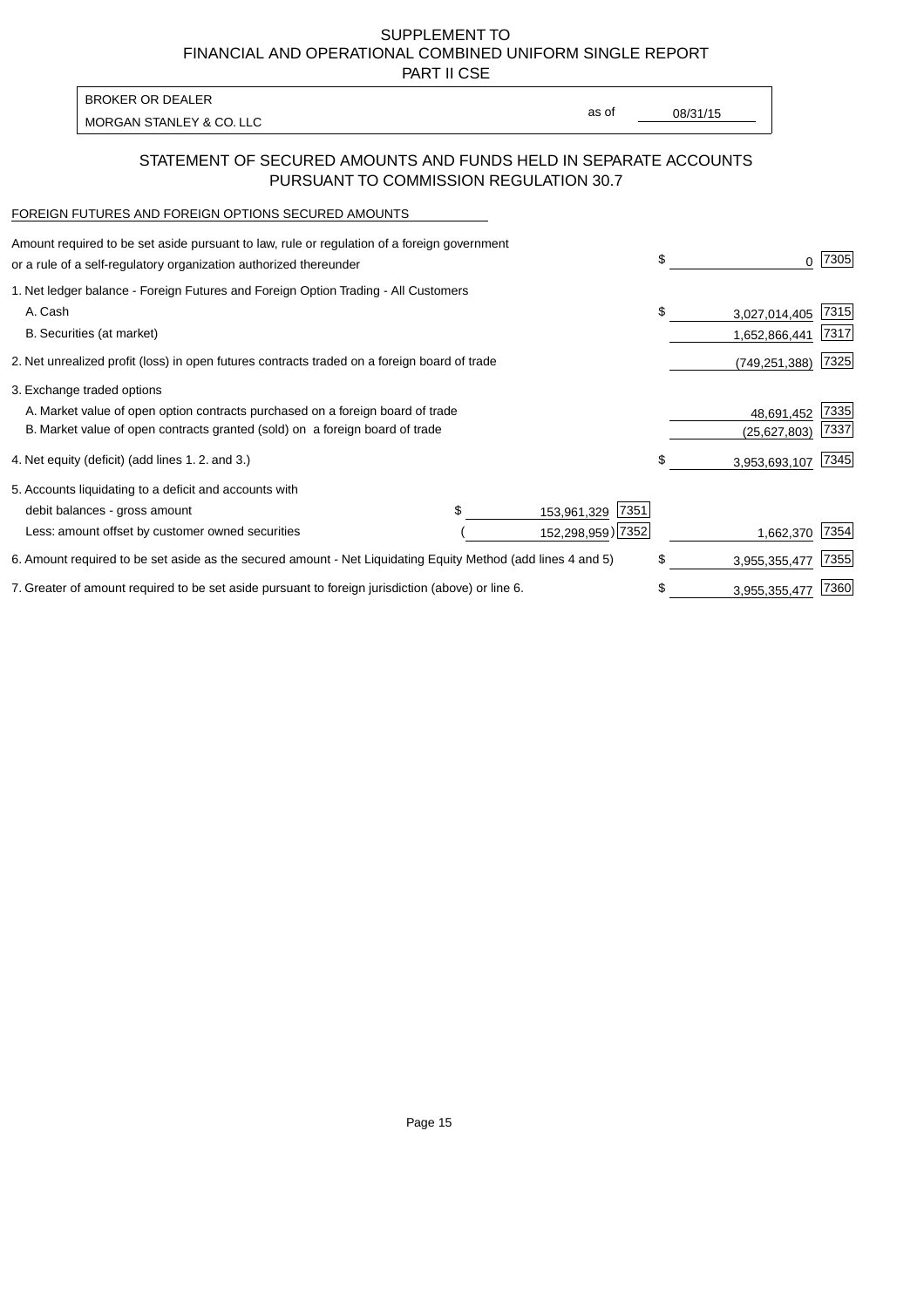BROKER OR DEALER

MORGAN STANLEY & CO. LLC

08/31/15 as of

# STATEMENT OF SECURED AMOUNTS AND FUNDS HELD IN SEPARATE ACCOUNTS PURSUANT TO COMMISSION REGULATION 30.7

### FUNDS DEPOSITED IN SEPARATE REGULATION 30.7 ACCOUNTS

| 1. Cash in banks                   |                                                                                        |      |                                    |    |                    |
|------------------------------------|----------------------------------------------------------------------------------------|------|------------------------------------|----|--------------------|
|                                    | A. Banks located in the United States                                                  |      | \$<br>259,532,433 7500             |    |                    |
|                                    | B. Other banks qualified under Regulation 30.7                                         |      |                                    |    |                    |
| Name(s):                           | 0                                                                                      | 7510 | 419,790,489 7520 \$                |    | 679,322,922 7530   |
| 2. Securities                      |                                                                                        |      |                                    |    |                    |
|                                    | A. In safekeeping with banks located in the United States                              |      | \$<br>487,470,973 7540             |    |                    |
|                                    | B. In safekeeping with other banks qualified under Regulation 30.7                     |      |                                    |    |                    |
| Name(s):                           | 0                                                                                      | 7550 | $0$ 7560                           |    | 487,470,973 7570   |
|                                    | 3. Equities with registered futures commission merchants                               |      |                                    |    |                    |
| A. Cash                            |                                                                                        |      | \$<br>$0$ 7580                     |    |                    |
| <b>B.</b> Securities               |                                                                                        |      | $0$ 7590                           |    |                    |
|                                    | C. Unrealized gain (loss) on open futures contracts                                    |      | $0$ 7600                           |    |                    |
| D. Value of long option contracts  |                                                                                        |      | $0$ 7610                           |    |                    |
| E. Value of short option contracts |                                                                                        |      | $0)$ 7615                          |    | 0 7620             |
|                                    | 4. Amounts held by clearing organizations of foreign boards of trade                   |      |                                    |    |                    |
| Name(s):                           |                                                                                        | 7630 |                                    |    |                    |
| A. Cash                            |                                                                                        |      | \$<br>$0$ 7640                     |    |                    |
| <b>B.</b> Securities               |                                                                                        |      | $0$ 7650                           |    |                    |
|                                    | C. Amount due to (from) clearing organizations - daily variation                       |      | $0$ 7660                           |    |                    |
| D. Value of long option contracts  |                                                                                        |      | $0^{7670}$                         |    |                    |
| E. Value of short option contracts |                                                                                        |      | $_0$ ) 7675                        |    | 0 7680             |
|                                    | 5. Amounts held by members of foreign boards of trade                                  |      |                                    |    |                    |
| Name(s):                           |                                                                                        | 7690 |                                    |    |                    |
| A. Cash                            |                                                                                        |      | \$<br>2,575,340,505 7700           |    |                    |
| <b>B.</b> Securities               |                                                                                        |      | 1,165,395,468 7710                 |    |                    |
|                                    | C. Unrealized gain (loss) on open futures contracts                                    |      | (749,241,019) 7720                 |    |                    |
| D. Value of long option contracts  |                                                                                        |      | 48,691,452 7730                    |    |                    |
| E. Value of short option contracts |                                                                                        |      | $(25,627,802)$ <sup>)</sup> [7735] |    | 3,014,558,604 7740 |
|                                    | 6. Amounts with other depositories designated by a foreign board of trade              |      |                                    |    |                    |
| Name(s):                           | 0                                                                                      | 7750 |                                    |    | 0 7760             |
|                                    |                                                                                        |      |                                    |    | 0 7765             |
|                                    | 8. Total funds in separate section 30.7 accounts                                       |      |                                    | ፍ  | 4,181,352,499 7770 |
|                                    | 9. Excess (deficiency) set Aside Funds for Secured Amount (subtract Line 7 Secured     |      |                                    |    |                    |
| Statement page 15 from Line 8)     |                                                                                        |      |                                    | \$ | 225,997,022 7380   |
|                                    | 10. Management Target Amount for Excess funds in separate section 30.7 accounts        |      |                                    | \$ | 105,000,000 7780   |
|                                    | 11. Excess (deficiency) funds in separate 30.7 accounts over (under) Management Target |      |                                    | \$ | 120,997,022 7785   |
|                                    |                                                                                        |      |                                    |    |                    |